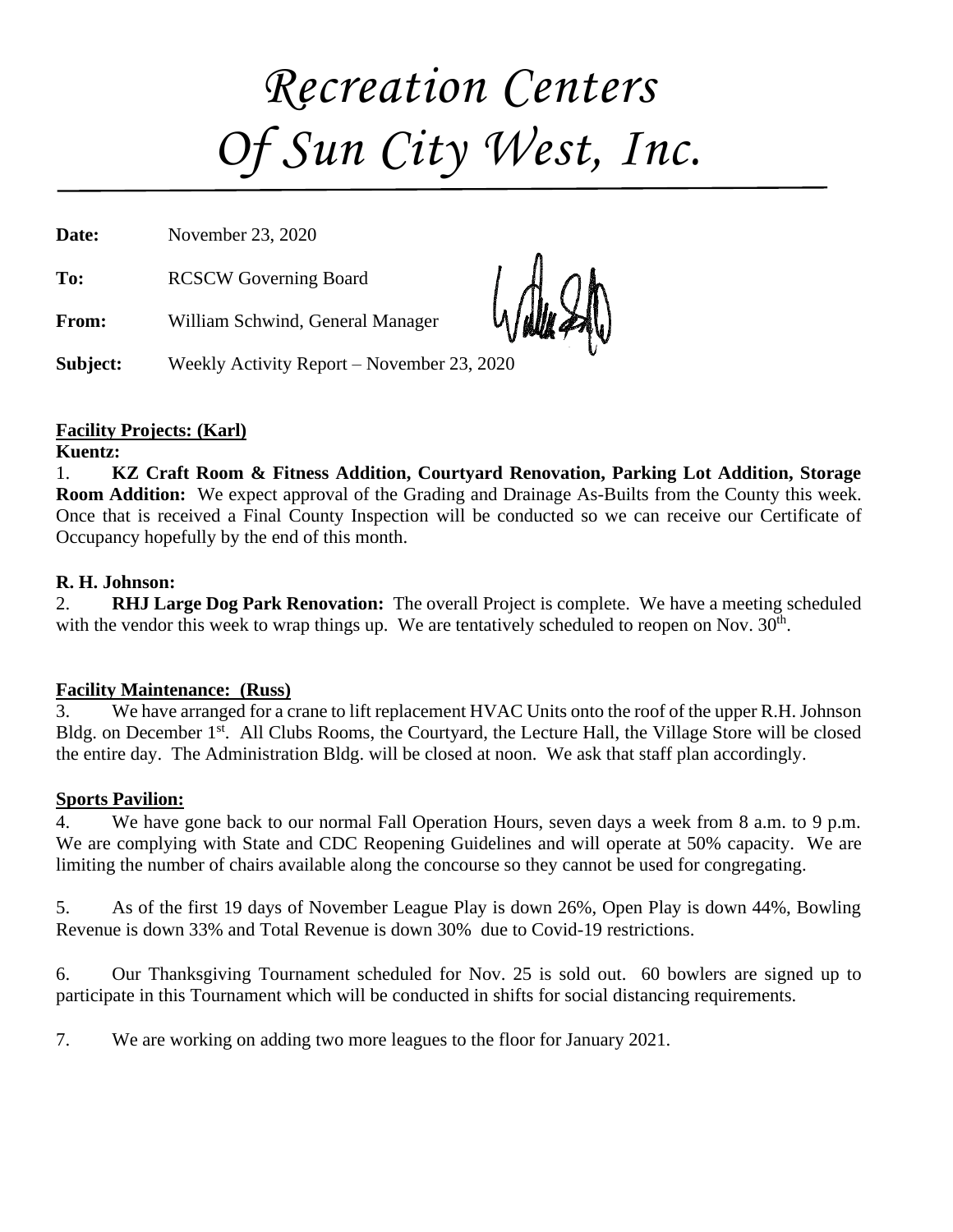#### **Member Services:**

8. The Member Services Office is open Monday through Friday from 8:00 a.m. to 2:30 p.m. should you need to come in for assistance, however, we encourage you to not personally come into the Office whenever possible, but pay your dues online or call 623-544-6100 to pay by phone. Member credit can be purchased at any of our open Golf Course Pro Shops or from Member Services during their normal hours. If you have any questions you are welcome to contact us by email as well at [membership@suncitywest.com.](mailto:membership@suncitywest.com)

9. Through Nov. 20, 2020 we've collected 105 APF's with 8 refunds. 89 APFs were collected for the entire month of November in 2019 and with one week left to go in November 2020 we expect the number to increase.

#### **Recreation Operations: (David)**

10. The Arizona Department of Health Services authorizes the reopening of our indoor Fitness Centers to 25% of capacity. We are required to maintain the criteria established by the AZ Dept. of Health Services and the CDC to remain open. This includes the wearing of masks and requiring social distancing while using indoor facilities. We will be spraying all Building areas with disinfectant this weekend and will continue to do so on a rotating basis.

11. Our facilities are currently open at a 25% capacity. There is moderate but steady increases in attendance at the pools and fitness rooms at our three open Recreation Centers. Our facilities are more populated during the day and have lighter traffic at night. We are taking note of the rising numbers of positive cases for Covid-19 and will be watching for any direction from the Governor's Office or the AZ Dept. of Health Services.

You can check the following link to see latest on facility reopening dates and times of each of our facilities. Check [https://suncitywest.com/covid19/.](https://suncitywest.com/covid19/) All items on the list are subject to change.

12. We continue taking inventory and reordering supplies taking into consideration the rise in positive Covid-19 cases. We plan to spray down facility rooms once a week and are looking at purchasing a backpack model to make the job easier and quicker to perform.

13. We have established staffing plans for the reopening of the Kuentz Facility once the Certificate of Occupancy has been received. Our target date for reopening is 11/30/20. Once we re-open we expect Palm Ridge and R.H. Johnson operating hours to be 6 a.m. to 9 p.m. and Kuentz and Beardsley operating hours to be 6 a.m. to 6 p.m.

14. We've received the new Kuentz fitness equipment. We are waiting on some missing/incorrect parts to be delivered.

15. New Dog Park signage is about complete and will be posted in the next week or so. Park use rules will be included.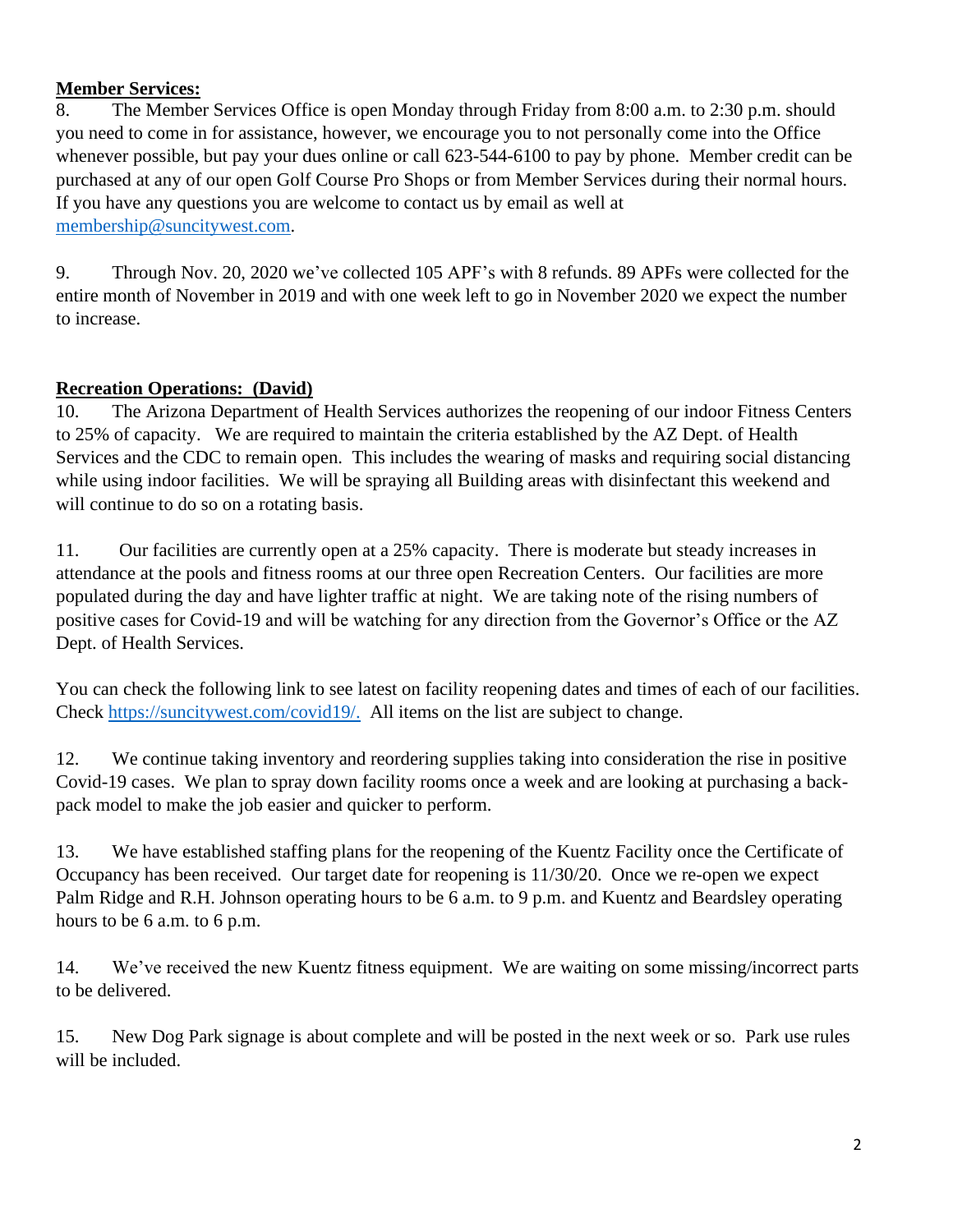16. The Audio-Visual Upgrade equipment improvement project continues to be addressed for Social Hall and Palm Ridge.

17. Recreation Facilities will be closed at noon on Thanksgiving Day and reopen for normal hours on Friday, 11/27/20.

#### **Recreation Operations: (Jack)**

18. We are using the Auxiliary Relief Dog Park for the large dogs beginning 11/16/20 until the regular Dog Park is back open again on Nov. 30<sup>th</sup>.

19. We are dealing with the problem (perception) of social distancing at the pools. When an attendee at the pool identifies what they perceive as a violation of social distancing (i.e, people moving chairs together), staff follows up on the complaint only to find that the "violators" are members of the same household. Staff not only takes grief from the people being questioned but from the complainants as well for not doing something to enforce social distancing. We find ourselves spending an awful lot of time on this issue.

#### **Recreation Activities/CC&Rs: (Riley)**

#### **CC&Rs:**

20. Due to the limited capacity at the Rec. Centers, all CC&R complaints should be sent in by email (located on the main page of our website [\(www.suncitywest.com\)](http://www.suncitywest.com/) or by telephone at 623-544-6661.

21. Current Open violations are at 63 as of today. With the rise in cases, we continue to lower violation numbers by improving communications with homeowners. The implementation of improved communications with homeowners has become very effective in lessening cure times.

#### **Chartered Clubs:**

22. Please visit this link for more information and the latest Update in Club Closures and Openings. <https://suncitywest.com/covid19/>

23. A new COVID-19 case in the Stardust Men's Club has been reported. All parties have been notified.

24. All the arrangements and schedules have been finalized for the reopening of the remaining clubs at Kuentz. We are waiting for the green light from our Facilities Project Manager Karl Wilhelm and he is waiting for the Certificate of Occupancy from the County. We have the tentative reopening date as 11/30/20.

25. Staff is reviewing reciprocal agreements for Pickleball and Tennis.

#### **Tours and Scheduling:**

26. Staff has cancelled all meetings and events scheduled for January2021.

27. Bubble Tours have started and the first one scheduled went well and seems to be a point of interest for our residents.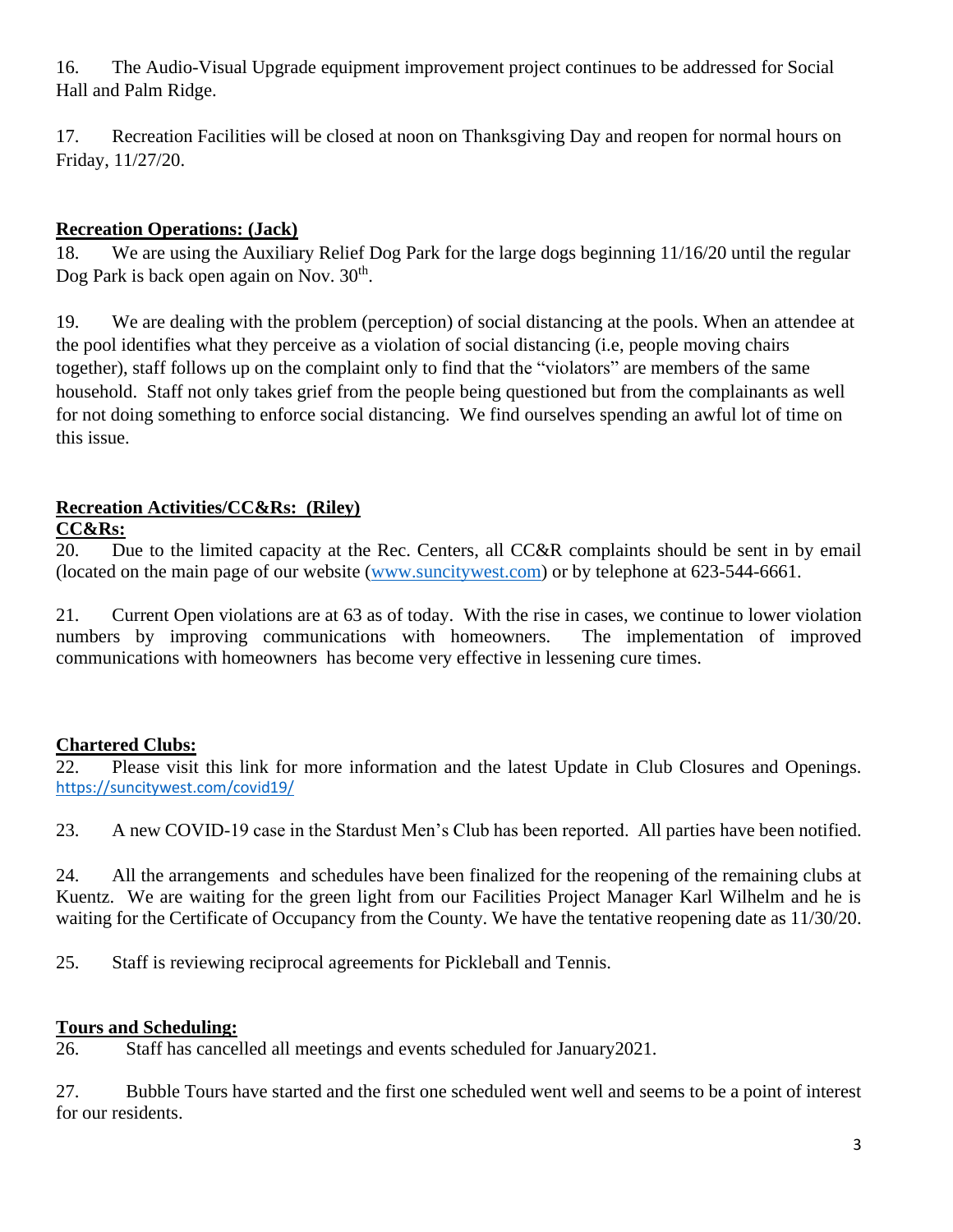#### **Village Store**

28. Beginning Nov. 1, hours were expanded from 9 a.m. to 4 p.m. Monday through Friday. Village Store volunteers and staff are happy with the increase in hours.

29. Sales at the Village Store continue to be good.

30. We are allowing special orders to clubs to make up for not being able to hold the Fall Craft Fair. See Katie for more information.

#### **General Services:**

31. For the most up-to-date information on the Covid-19 virus, please visit our website at [https://suncitywest.com/covid19/.](https://suncitywest.com/covid19/) We have met the Covid-19 benchmark numbers required by the CDC and AZ Dept. of Health Services for reopening our indoor facilities at 25% capacity as per state mandates. As of Monday, there were 435 positive cases and zero deaths and 11,134 new tests for Covid-19.If any of our facilities are worried about hitting capacity numbers (25 percent indoors), we have identified a program that allows you to use a PC, smart phone or ipad to count people coming in and out of a building. This can be used at facilities with more than one entrance/exit and will sync between two devices so you have a live number at any time of how many people are in the building. Please let Katy know if you have this need.

32. Our TEI update last week is complete. Big thanks to Greg, Starbuck and Becca for working the extra hours to get this accomplished.

33. We are putting out PR regarding new rules for Membership and Tours & Scheduling in the RHJ Administration Bldg. Implementing these changes is an effort to encourage members to handle their business by phone or computer rather than personally come into the office during the Covid-19 pandemic. Should you need to come in and talk with someone, it will be necessary to call and make an appointment. At this time, we are limiting the number of customers in Membership and the Box Office area to 8 (4 people for each department).

34. Just a reminder that the January 2021 Rec. Center News deadline will creep up on us quickly with the holidays. The deadline is Friday, Dec. 4.

#### **RHJ Library:**

35. As of Tuesday, October 6, the Library returned to normal operating hours of 9:00 a.m. to 4:00 p.m., Tuesdays through Saturdays. The Library will be closed Thursday and Friday for the Holiday this week and reopen on Saturday 11/28.

36. The new update to the Library software for book quarantine is an improvement for patrons so that they don't have items turned in showing they have books checked out on their account while they are in quarantine. With this change we are ready to test a self-checkout station for books beginning December 1, 2020.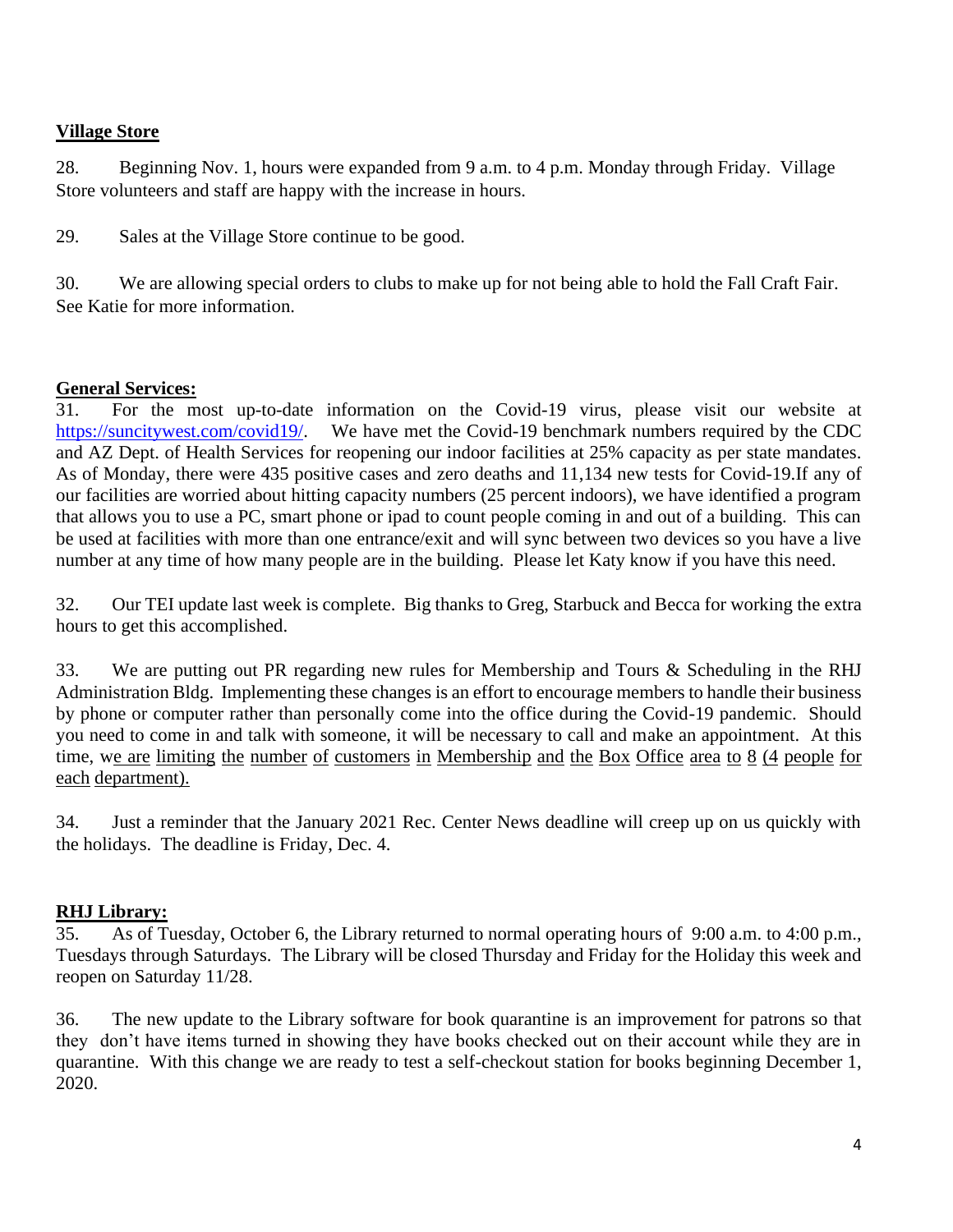37. We offer one-on-one training for iPhones, iPads and help with accessing Libby on Android phones and tablets. Call the Data Resource Center to make an appointment at 623-544-6644.

38. Library Study Rooms are open for 1-hour sessions. Appointments can be made in the Data Resource Center. Rooms will be sanitized between each use.

39. Nine people attended our first virtual author presentation featuring Sheila Grinell on Nov. 20.

#### **Financial Services:**

40. A request to the Governing Board to move up Deferred Capital Projects was added to the agenda for the next Work Shop and Governing Board Meeting.

41. We worked with our Insurance Carrier to cover the Expansion of the Kuentz Facility.

42. The check for the Kuentz Gas Line damage from NPL has been cut and is in the mail to us.

43. We received our quote for Workman's Compensation Insurance which came in a little high. Our insurance broker will attempt to negotiate to reduce the quoted cost.

#### **Events Planning:**

44. We have cancelled all fall special events for the remainder of **2020**. The main reason for this decision was to keep us from the possibility of losing substantial down payments on our bookings, not knowing at this point if we could sell enough tickets to cover costs or if the event would have to be cancelled due to state mandates.

45. The Arizona Dept. of Liquor is not accepting requests for Special Event Licenses for gatherings until further notice.

46. Please see the attached "Upcoming Events" Sheet attached for all available event information.

47. 50 attended last week's Movie *American Graffiti* and there were more classic cars at this Drive-In Movie than previously.

48. We are raising money for St. Mary's Food Bank and as well as hosting a Food Drive for St. Mary's from November 2<sup>nd</sup> through December 18<sup>th</sup>. Food donation boxes from St. Mary's are located throughout each of the Rec. Centers. Response to our request for food donations has been tremendous. Thanks to everyone who has donated so far!

49. We are teaming up with ARC for our Curbside Christmas. We have already received 130 letters to Santa. Come on by to wave to Santa and receive a craft, see a fortune teller, reindeer food and much more along with a small breakfast. This event is open to Sun City West Residents ONLY.

50. We have closed all sales for **2021** Top Hat and Cruise Ship Series tickets to allow for more room between the seats. If the virus numbers subside and we no longer have to worry about distancing, we can always open back up for individual ticket sales on these events. Events will be meeting with several GM staffers to discuss our plans for the Top Hat and Cruise Ship Events regarding refunds. Events Manager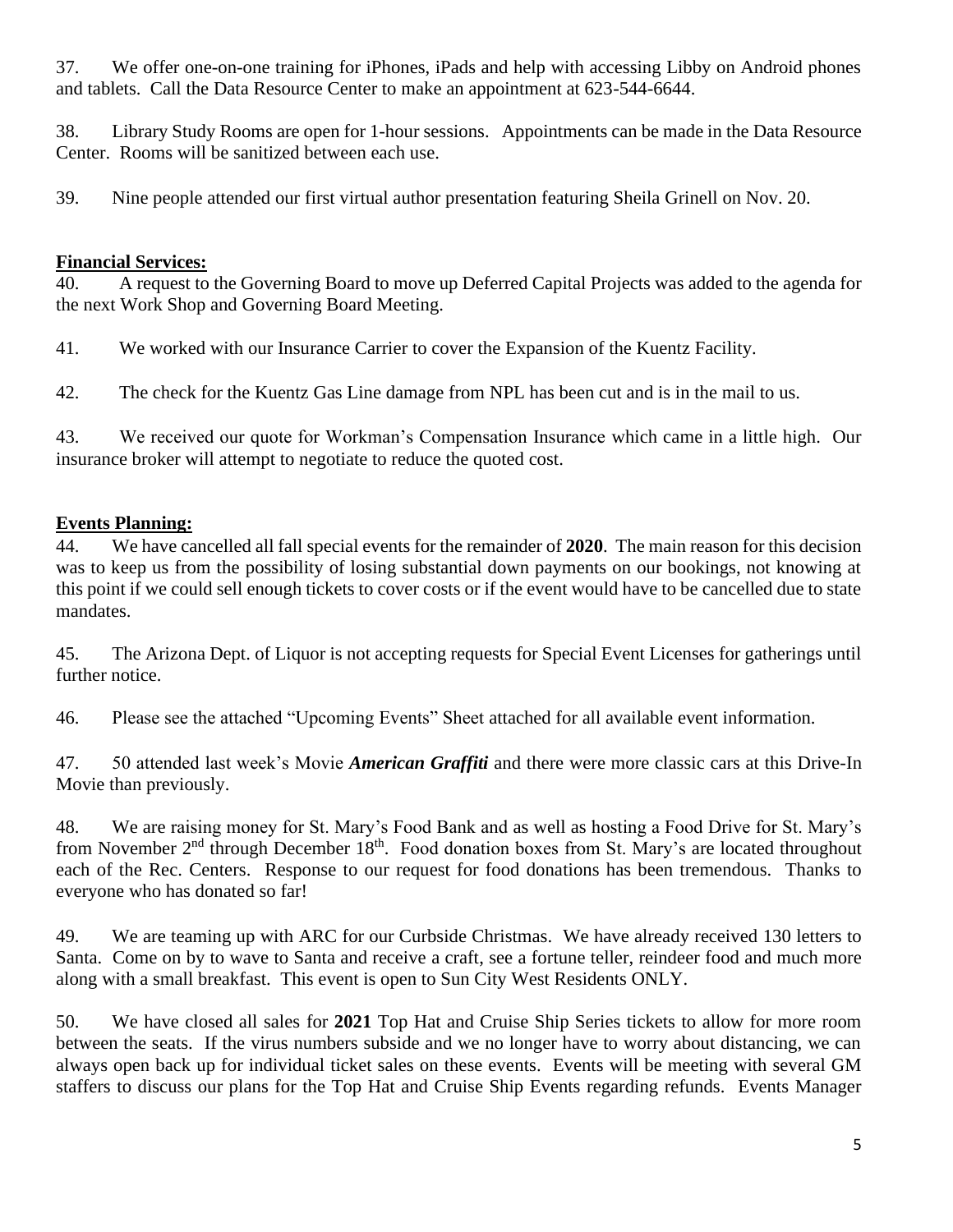Kasey Huhta is working on rescheduling some of the performances for 2022 and if given the go ahead, some of the acts have agreed to do some last-minute bookings.

51. Tickets are still available for *Santa Paws,* a Christmas event for your pet which takes place on Wednesday, Dec. 2<sup>nd</sup> in the North Parking Lot of R. H. Johnson. Your Pet can have his/her picture taken with Santa! Any money or pet food donations will be given to Four Paws Animal Rescue. For those interested, please contact the SCW Box Office.

52. You still have time to join our virtual Thanksgiving 5K Run taking place from Nov.  $25<sup>th</sup>$  through Nov. 27<sup>th</sup>. Please check with our Box Office.

#### **Human Resources:**

53. Reminded Staff that HR has sent out Performance Evaluation Forms. They are due back the Wednesday before Thanksgiving.

54. Employees are reminded that Health Care Open Enrollment Period ends Wednesday, 11-25-20. This year, if you have no changes to your benefit selections and want to keep them the same as the previous year, you do not need to fill out and submit any paperwork however, HSA Account holders must go into Paycom to enroll for 2021. HR would appreciate all employees going into Paycom to just finalize their health benefit account, this way HR is made aware that the employee actually made a choice. HR Manger Marie handed out a summary review of the 2021 Benefit choices/costs.

55. Staff Management is working on an employee raffle for the week of 12/14/20 which will take the place of the annual employee Holiday Breakfast this year.

56. HR would like to remind managers/supervisors that the Governing Board is interested in the names of Rec. Centers employees to be considered for their Employee Recognition efforts. Please submit the names from your Department to HR Manager, Marie Mrowczynski who will send them on to the Governing Board.

57. We had two possible positive Covid cases concerning employees families and three positive cases of club members which are being addressed.

#### **Golf Operations:**

58. Golf Revenue and Rounds for the first 21 days of November: Rounds were up by 2,833 (15%) and Revenue is up by 22% over prior year (\$100,000).

59. We are getting some feedback on challenges with booking through the lottery system for Group Play. We will continue to collect and compile data for the Golf Committee Meeting in December.

60. We held a Cobra Demo Day on Friday, November 20th at Deer Valley Golf Course. Total revenue brought in due to club fitting and special orders was just under \$5,000.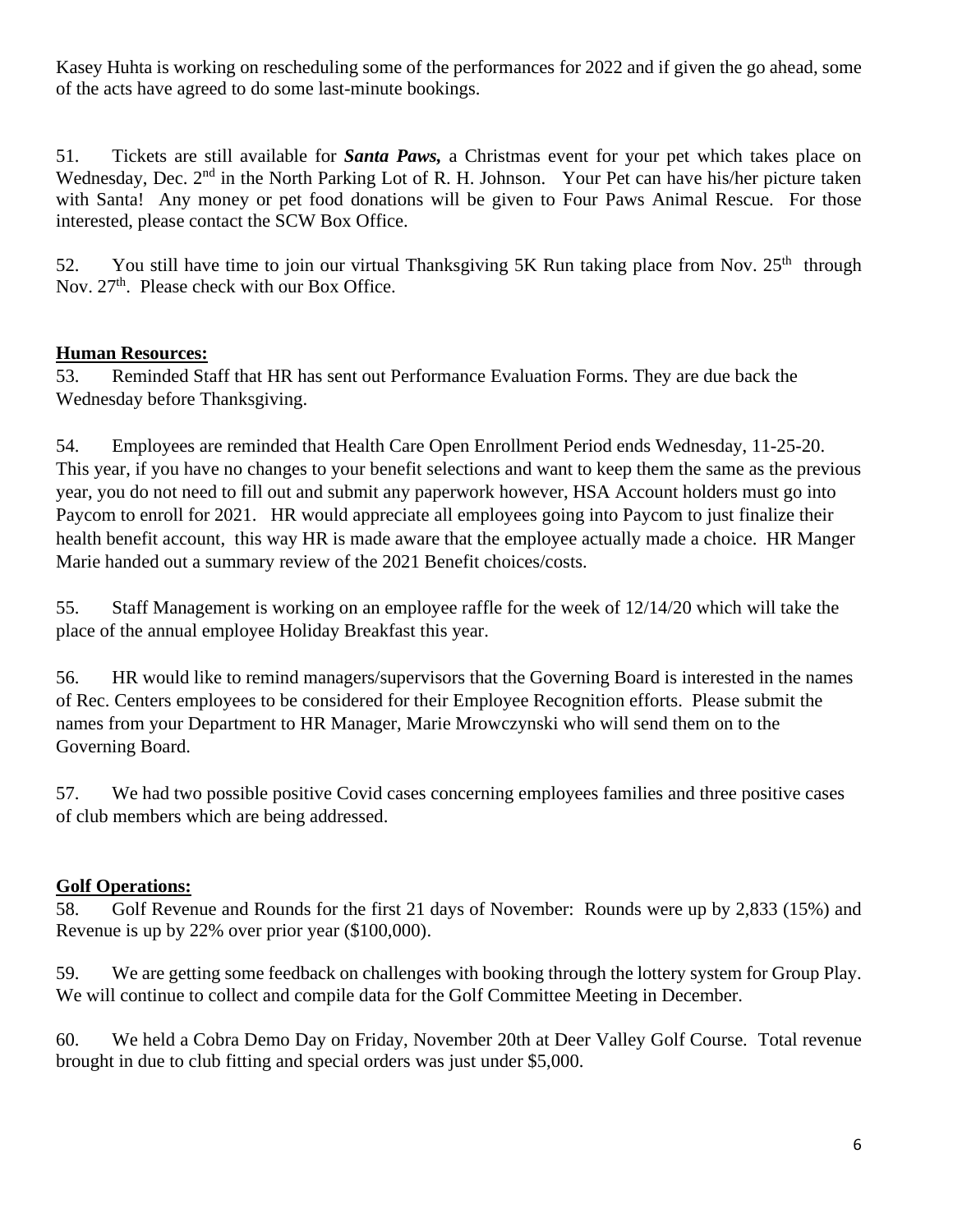61. We are holding an Open House at Grandview Pro Shop Thanksgiving week beginning Monday, Nov. 23 and going through Saturday, November 28<sup>th</sup> except for Thanksgiving Day due to course closure rotation. We will have merchandise sales for our golfers. Apparel, shoes and golf equipment will all be on sale!

62. **Thanksgiving Schedule** – The four golf courses open on Thanksgiving this year will be Desert Trails, Echo Mesa, Pebblebrook and Trail Ridge.

#### **Environmental Services:**

#### 63. **Golf Course Maintenance**

- Overseeding is completed. Work is slowing down at the golf courses. We are lowering the heights of the greens and fairways and performing general maintenance and Landscape Maintenance at the courses.

#### 64. **Landscape Maintenance:**

#### **Overseed Update:**

- Overseeding has been completed.
- Section 2 of the Small Dog Park reopened ahead of schedule on Monday, Nov. 16<sup>th</sup>.

| <b>Event</b>                       | <b>Event Date</b>         | <b>Location</b>      | <b>Time</b>    | <b>Ticket Sales</b>      |
|------------------------------------|---------------------------|----------------------|----------------|--------------------------|
| Drive In Movie - Pearl Harbor      | 12-10-2020                | <b>RHJ North Lot</b> | <b>Dusk</b>    | December 1 <sup>st</sup> |
| Drive In Movie - A Christmas Story | 12-17-2020                | <b>RHJ North Lot</b> | <b>Dusk</b>    | December 1st             |
| <b>Santa Paws</b>                  | December 2 <sup>nd</sup>  | <b>RHJ North Lot</b> | $9a-2p$        | <b>AVAILABLE NOW</b>     |
| <b>Curbside Christmas</b>          | December 19th             | <b>ADMIN</b>         | $9am - 12pm$   | <b>AVAILABLE NOW</b>     |
| <b>Letters To Santa</b>            | Mail out November 30th    | <b>BOX OFFICE</b>    | N/A            | <b>AVAILABLE NOW</b>     |
| <b>Virtual Thanksgiving 5k</b>     | Nov 25 - 27 <sup>th</sup> | <b>ANYWHERE</b>      | <b>ANYTIME</b> | <b>AVAILABLE NOW</b>     |
| <b>TOP HAT 3pm</b>                 | 2021 Series               | <b>Palm Ridge</b>    | 3pm            | <b>CANCELLED</b>         |
| <b>TOP HAT 7pm</b>                 | 2021 Series               | <b>Palm Ridge</b>    | 7pm            | <b>CANCELLED</b>         |
| <b>CRUISE SHIP</b>                 | 2021 Series               | <b>Palm Ridge</b>    | 7pm            | <b>CANCELLED</b>         |

# **Upcoming Events**

#### **Current / Upcoming Ticket Sales**

### **WE HAVE MADE THE DECISION TO CANCEL ALL TOP HAT & CRUISE SHIP SERIES**

**I am working on rescheduling some of the performances for 2022 and if we are given the green light some of the acts have agreed to do some last minute bookings!**

## **Holiday Fun**

**-Be sure to get your Letters to Santa – Post Stamped from the North Pole**

• **For SUN CITY WEST Residents ONLY** 

**-We are teaming up with ARC for our Curbside Chrismas**